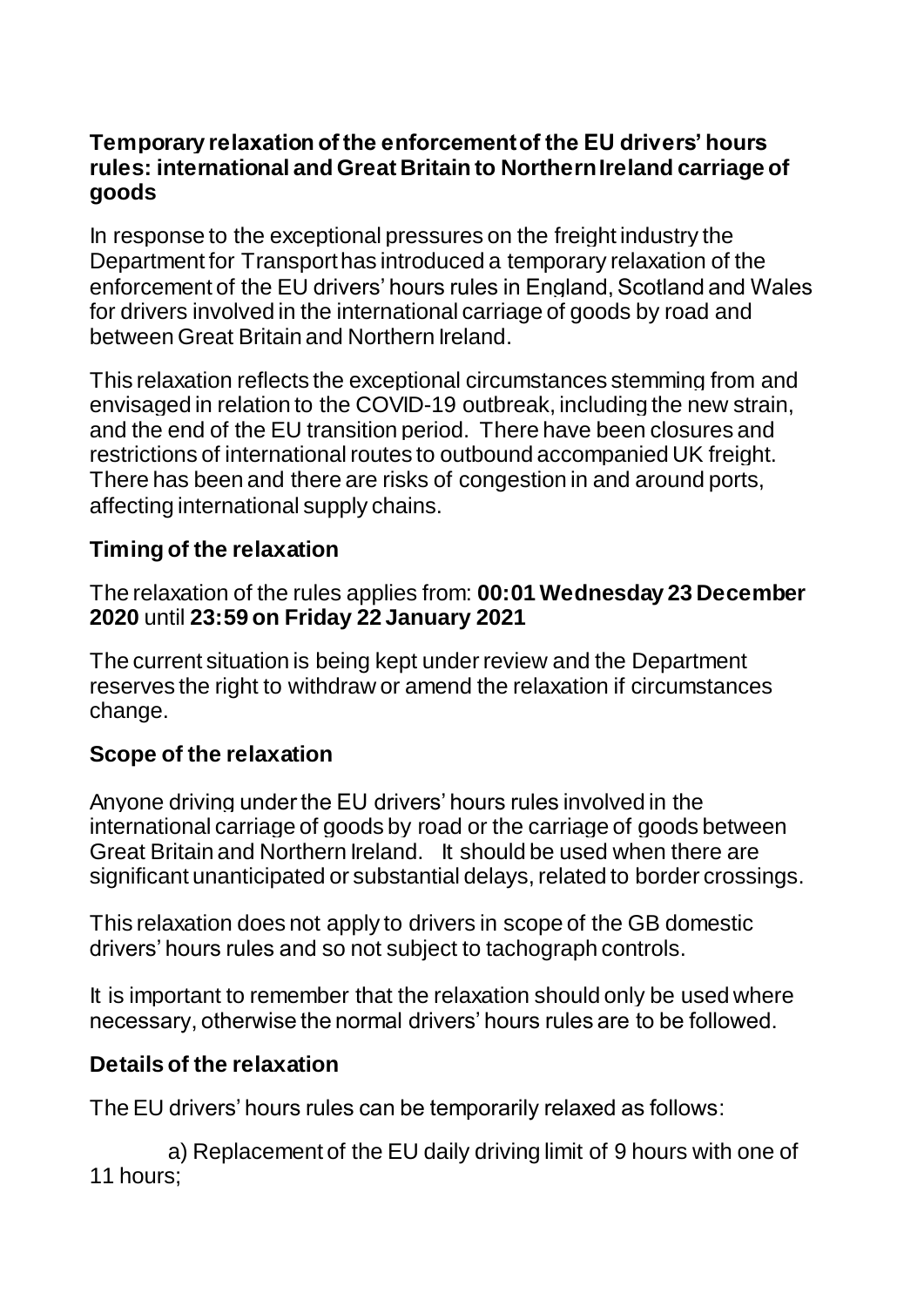b) Reduction of the daily rest requirements from 11 to 9 hours; together with a relaxation on the use of the ferry/train derogation to allow its use when on a reduced daily rest of 9 hours (instead of when on a regular rest period of 11 hours);

c) Lifting the weekly (56 hours) and fortnightly driving limits (90 hours) to 60 and 96 hours respectively;

d) Postponement of the requirement to start a weekly rest period after six-24 hours periods, for after seven 24 hours period; although two regular weekly rest periods or a regular and a reduced weekly rest period will still be required within a fortnight;

Drivers' must not use relaxation '**a'** and '**d**' at the same time. This is to ensure drivers can get adequate rest.

e)In addition, drivers of lorries within the "Operation Brock" queue or other queues in the Kent Traffic Management system can relax the break requirements to take two or three breaks of at least 15 minutes, which together are at least 45 minutes (within a 4.5 hours period).

### **Interaction with other relaxations**

There are currently two other active relaxations for certain journeys and sectors.

A driver should not be using more than one relaxation at the same time as another. This is to protect driver welfare.

The relaxation granted for the delivery of food and essential items to retailers which began on 10 December 2020 will end on Sunday 30 December.

The relaxation granted for the general haulage of food and essential items which began on 23 December 2020 will end on Friday 22 January 2021.

#### **Using the relaxation**

Driver safety must not be compromised. Drivers should not be expected to drive while tired – employers remain responsible for the health and safety of their employees and other road users.

The practical implementation of the temporary relaxation should be through agreement between employers and employees and driver representatives.